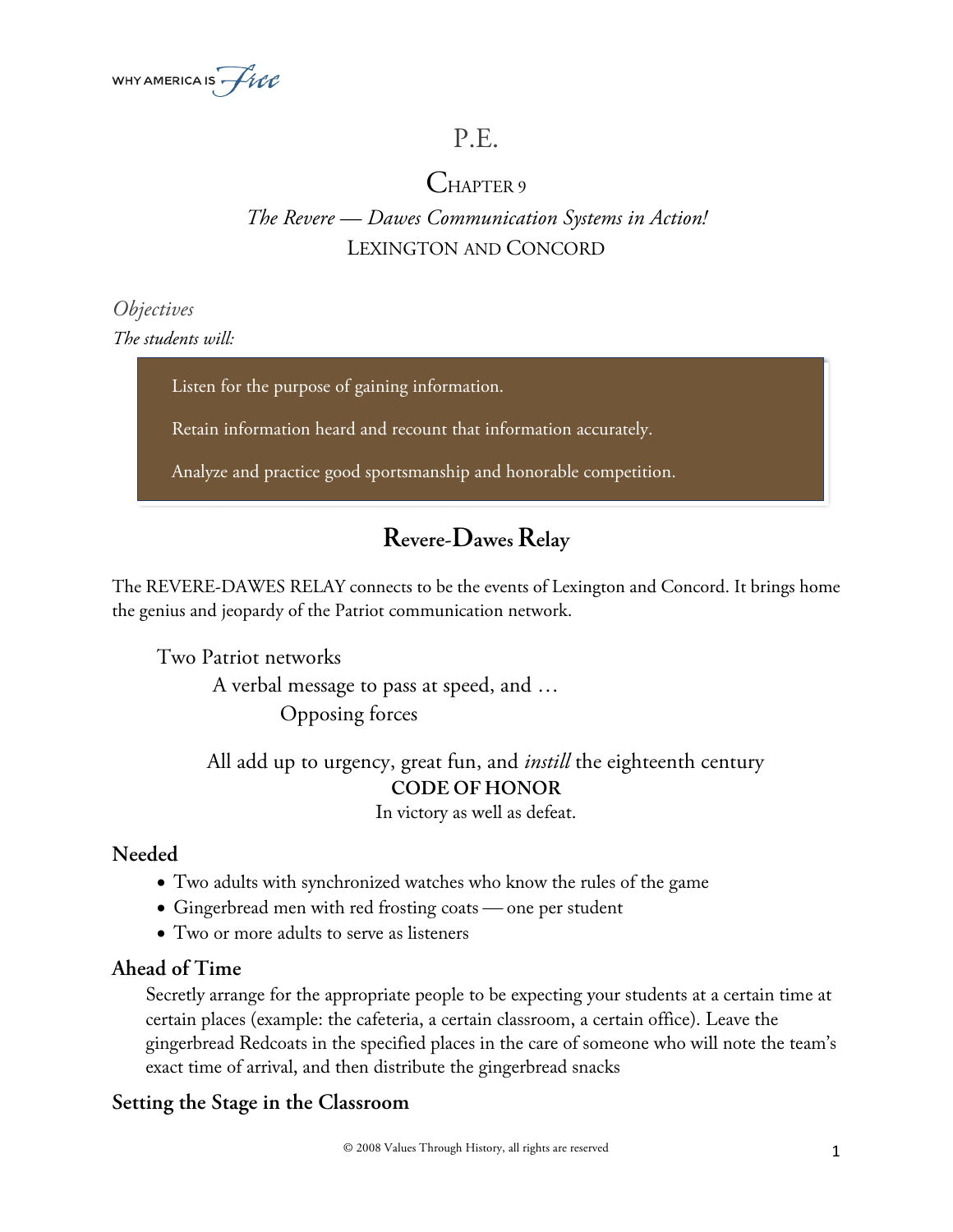WHY AMERICA IS  $\mathcal{H}$ 

Discuss with the students:

• During the years before and during the Revolution, Paul Revere and Samuel Adams set up a system in Massachusetts and other colonies that allowed messages and alarms to be communicated rapidly over great distances. They used riders and runners who would each remember very accurately the message and pass it to several specific people. Each of those then would travel to other locations and pass the message to several other designated people who would in turn each travel still further and tell several others. This process would be continued until the message had reached the furthest areas within the system. In such a way, one express rider or messenger could transmit a message that would in very short order reach not just those to whom he talked, but also to hundreds of others. Add up how many people can be reached if 3 people are messengers at each of 3 layers of relay. *(78)* How many if 4 people are at each? *(168)*

The system depended upon three things to work well:

- 1. The message had to be remembered and passed on accurately.
- 2. The messengers had to be able to find the people to whom they would pass the message.
- 3. The messengers had to move swiftly to their contacts without being captured.

This exercise will illustrate to the students how the system works — and very possibly how it sometimes went wrong.

- 1. First diagram on the board the communication system you and the students are about to create. See diagram. Two or three classes can easily combine to make this game great, because with only two messengers at each position, 58 children will be involved in just 3 tiers of relays.
- 2. Tell the children that there will be 2 teams, and that different messages will be given to the captains; that when they receive the message, they each must pass it on quietly to the two people they picked as fast as they can after they are sure they understand the message. When they do tell their two, they must make certain that they are totally understood and that they maintain secrecy; then speed both on their way. Speed is important but stealth and accuracy are more important. If an adult hears the message, that messenger and all who branch from him are out of the game. When the furthest people on their chain have been told, and only then, they are all to form a single line behind the last people. The adult will oversee this. Without speaking even one word about where they are going, they must march silently to the place the last people in the chain take them. An adult will accompany them. If they go to the right place, there is a reward. The first team to successfully complete the exercise will get a special honor.
- 3. Following the diagram, choose two students to captain communication systems, one called Revere and one called Dawes.
- 4. Divide the rest of the class, placing half of the students on Revere's team and half on Dawes' team positioning them according to the diagram. Emphasize that each person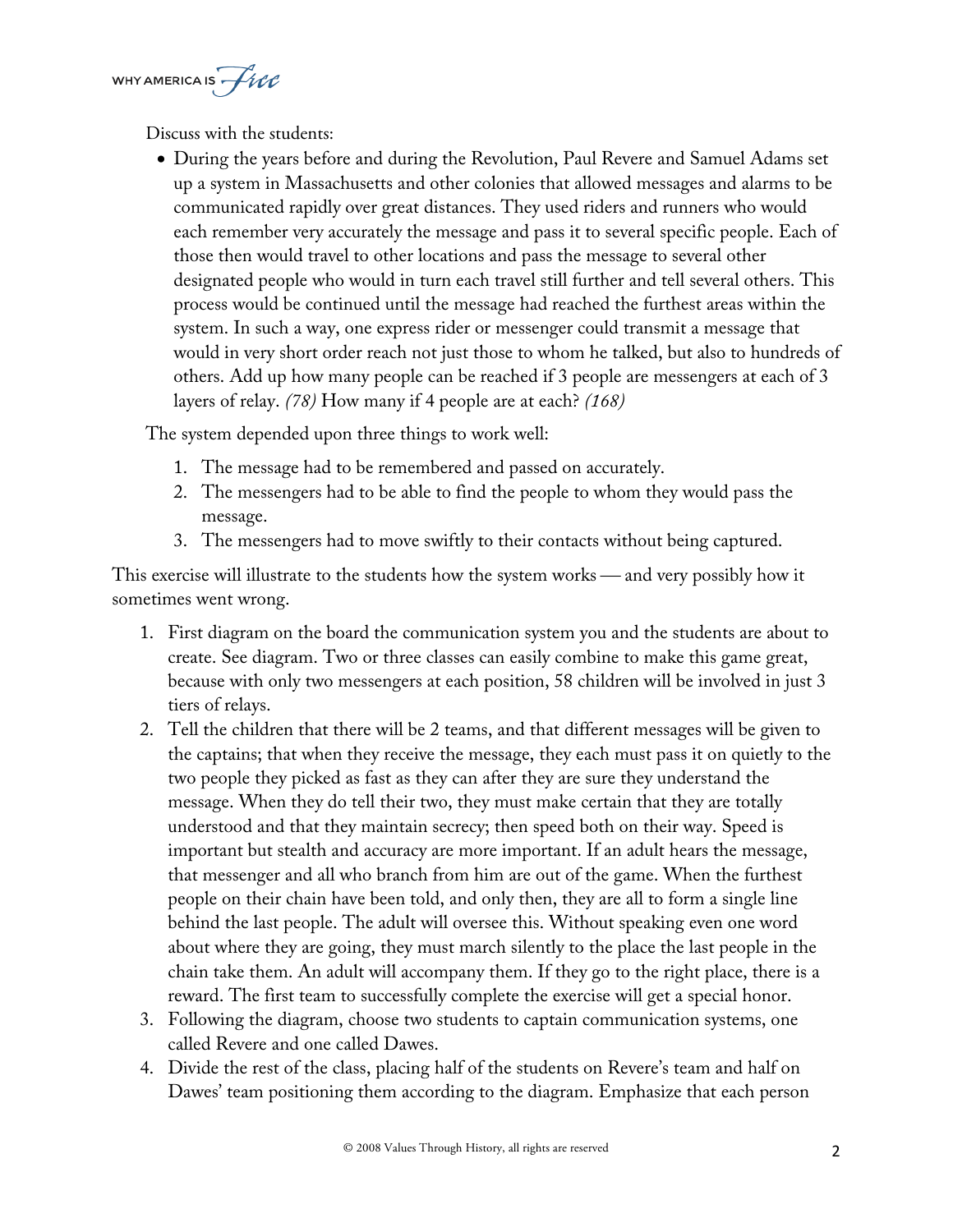WHY AMERICA IS  $\mathcal{H}$ 

will be responsible for transmitting the message he is given to the two or more recipients assigned to him as quickly and accurately as possible, but they will also be responsible for not allowing anyone else to hear the message.

- 5. Take the two groups outside into the largest playground. The first two children, the captains of their communication system, stand next to the teacher. The two students whom each captain has picked stand 20 feet away on opposite sides. The two picked by each of those 4 stand another 20 feet away from each other. Outward they fan, further and further, one team on the right, one on the left.
- 6. When all are in position the teacher gives each of the two near her a message privately. Examples of the message she may give are:
	- Capture the Redcoats at the cafeteria.
	- Capture the Redcoats at the nurse's office.
- 7. Begin and see what happens.
- 8. Reward all who get to the right place with a gingerbread Redcoat, and when the children return to the classroom, the faster team stands together and all the others honor them with 3 Huzzahs!